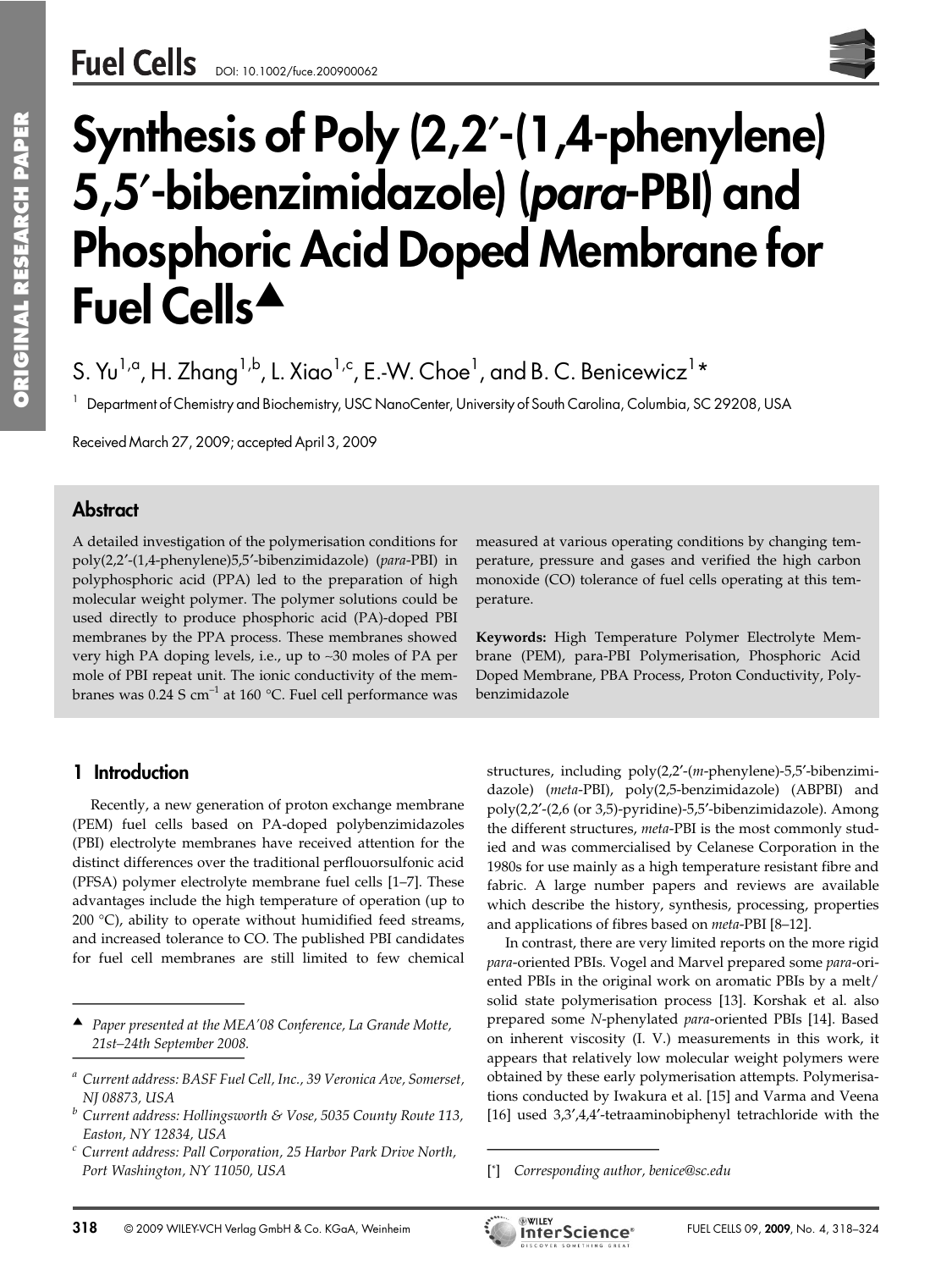free diacids or their derivatives in polyphosphoric acid (PPA) to obtain slightly higher I.V. polymers. Subsequent development work sponsored by the US Air Force Materials Lab [17, 18] resulted in *para*-oriented PBI polymers with high I.V., although in some instances the polymerisations required almost five weeks of heating during the polymerisation due to the lengthy dissolution time for terephthalic acid (TA) in PPA. The low solubility of TA in PPA, approximately 0.0006 g in 1 g of PPA (86 wt.-% P<sub>2</sub>O<sub>5</sub>) at 140 °C, and its effects on the polymerisation of rigid-rod polymers were reported in elegant work by So et al. [19–21] Thus, it appears that the low solubility of TA and the *para*-oriented PBIs limited the development of appropriate synthetic conditions for the preparation of high molecular weight polymers. Additionally, the early work on high performance fibres focused on polybenzoxazole (PBO) and polybenzthiazole (PBZT) polymers because of their solubility at higher concentrations and access to lyotropic liquid crystalline phases at these higher concentrations. The challenges of synthesizing and processing *para*-oriented PBIs have been cited as the main reasons for the lesser attention given to these polymers, and the subsequent development and commercialisation of *meta*-PBI as a commercial fibre and fabric [9, 10, 12].

Recently, we reported on a new sol–gel process to prepare high PA-doped *para*-oriented PBI polymer membranes from PPA solutions [5]. The new process provided some clear advantages in the processing and preparation of PA-doped PBI membranes. NMR studies on PA-doped *meta*-PBI membranes prepared by both the conventional imbibing process and the new PPA process showed fundamental differences in the transport properties of the resulting membranes [22]. In the present paper, we describe the detailed synthetic procedures for the preparation of high molecular weight *para*-PBI, characterisation of the PA-doped membranes and the performance of these membranes in high temperature fuel cells.

### 2 Experimental

*Chemicals.* 3,3′,4,4′-tetraaminobiphenyl (TAB, 97%) was used as received from Celanese Ventures, GmbH. Terephthalic acid (TA, polymerisation grade) was purchased from Amoco Chemical Company. Polyphosphoric acid (PPA) was purchased from Aldrich Chemical Corporation.

*para-PBI Membrane Preparation.* 3,3′,4,4′-Tetraaminobiphenyl (TAB), terephthalic acid (TA) and polyphosphoric acid (PPA) were put in a three-neck flask equipped with a nitrogen flow



Fig. 1 Synthetic scheme for the synthesis of para-PBI in polyphosphoric acid (PPA).

and overhead mechanical stirrer (Figure 1). The solution was stirred for 3 h at 140 °C and heated to 195–220 °C (maintained for 20 h at the various polymerisation temperatures) for polymerisation. The monomer concentration and temperature profile (final polymerisation temperature) were changed to investigate the effects of the polymerisation variables on polymer I.V. When polymerisation was complete, 85% *o*-phosphoric acid (PA) was added to dilute the solution if the solution viscosity was too high to cast membranes using a Gardner blade. The *para*-PBI membrane used for fuel cell testing was prepared by the following procedure: TAB (8.160 g, 38.08 mmol), TA (6.327 g, 38.08 mmol) and 115% polyphosphoric acid (400 g) were placed in a 500 mL round bottom flask equipped with an overhead stirrer and nitrogen inlet. The solution temperature was controlled using an oil bath equipped with an automatic temperature controller. The solution was stirred at 140 °C for 3 h and at 195 °C for 13 h. After polymerisation, the solution temperature was increased to the casting temperature, 220 °C and 35 mL of 85% *o*-phosphoric acid was added to adjust the solution viscosity for membrane casting. A small amount of the polymer solution was removed, precipitated in water, neutralised with ammonium hydroxide, and vacuum dried at 120 °C to isolate the polymer powder. The I.V. of the polymer in 96% sulfuric acid (30.0 °C) at a concentration of 0.2 g dL<sup>-1</sup> was 3.5 dL  $g^{-1}$ . After polymerisation, the hot polymer solution in polyphosphoric acid was poured on a glass plate for casting using a Gardner blade at the gate thickness of  $500 \mu m$ . PAdoped *para*-PBI gel membrane was obtained by hydrolysing in a humidity controlled chamber at 40% relative humidity (RH),  $27 \pm 1$  °C for 24 h as reported previously [4, 5]. The final membrane thickness after hydrolysis was approximately 400 µm. The isolated p-PBI polymer was analysed by FTIR, NMR and thermal analysis. The FTIR spectrum showed a N-H stretching peak at 3,415  $\text{cm}^{-1}$ , and peaks in the range of 1,650–1,500  $\text{cm}^{-1}$ consistent with the benzimidazole rings. Broad peaks at 1,250– 750 and 500  $\text{cm}^{-1}$  were not seen, which would have been representative of PA still remaining in the washed sample. Proton NMR (in D2SO4) showed peaks at 8.45, 8.25, 7.98 and 7.84 ppm for the aromatic protons. Thermal analysis did not show any peaks in the DSC, and TGA scans indicated the decomposition started at approximately 550 °C.

*General Measurements.* For the membrane composition measurements, the acid content in the membrane was determined by titration on pre-weighed samples. Three pieces of membrane sample were titrated with a standardised 0.1 N sodium hydroxide solution using a Metrohm 716 DMS Titrino titrator. The dry weight of polymer was obtained by washing the samples with water, and then drying in a vacuum oven overnight at 160 °C. The remaining weight in the acid doped membrane, after subtracting the weight of polymer and phosphoric acid, was assumed to be water only. The PA doping level, X, reported as moles of phosphoric acid per PBI repeat unit (PBI $\cdot$ XH<sub>3</sub>PO<sub>4</sub>) was calculated from the Eq. (1)

PA doping level X per PBI unit = 
$$
\frac{(V_{\text{NaOH}} \times C_{\text{NaOH}})}{(W_{\text{dry}}/M_{\text{w}})}
$$
(1)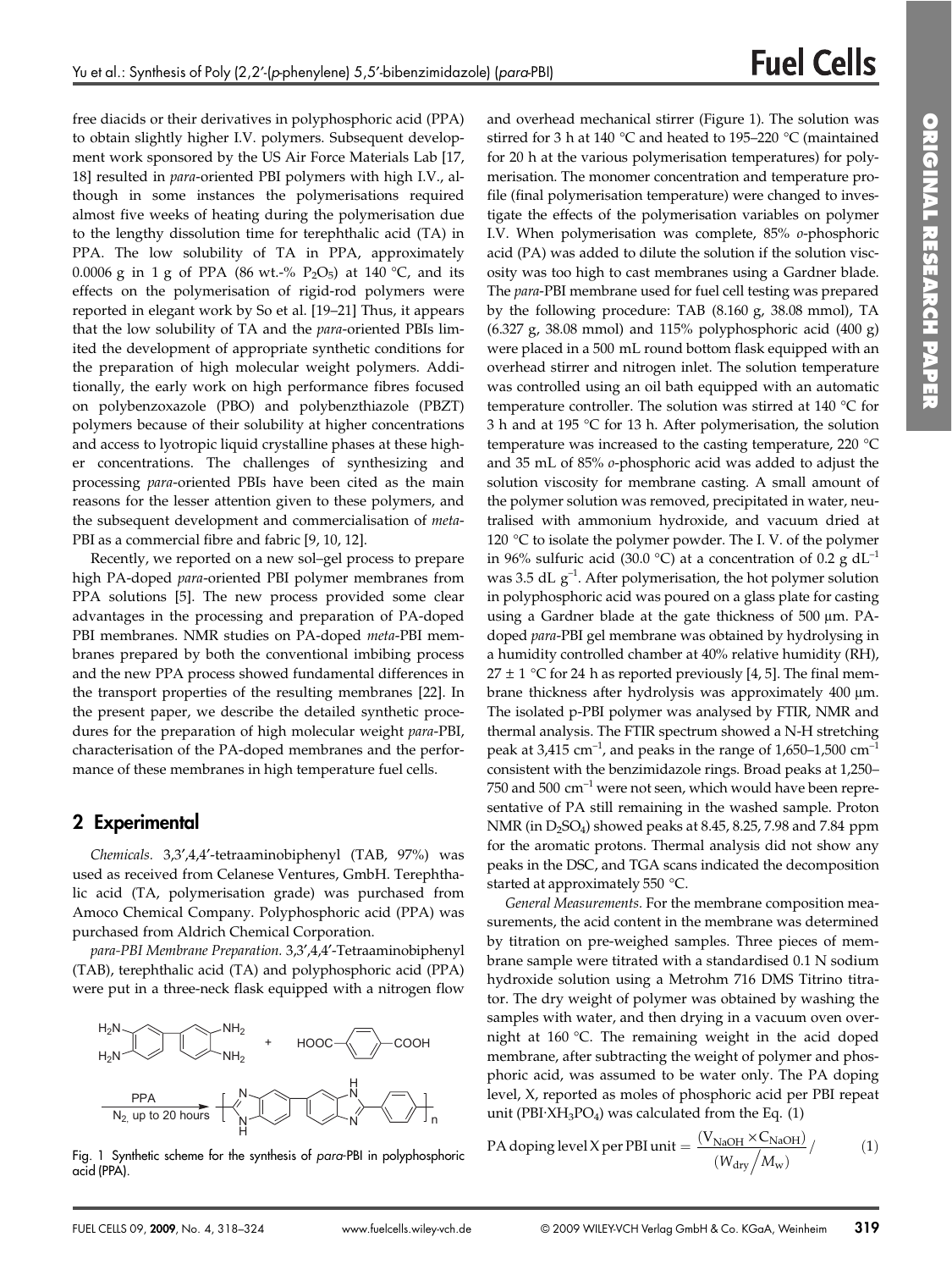where  $V_{\text{NaOH}}$  and  $C_{\text{NaOH}}$  are the volume and the molar concentration of the sodium hydroxide titer, while  $W_{\text{dry}}$  is the dry polymer weight and *M*w is the molecular weight of the polymer repeat unit, respectively.

The ionic conductivity through the membrane was measured by a four-probe AC impedance method using a Zahner IM6e electrochemical station in the frequency range of 1 Hz to 100 KHz at temperatures from room temperature to 180 °C. A rectangular piece of membrane  $(3.5 \times 7.0 \text{ cm}^2)$  in a four-probe impedance cell was placed into a programmable oven to measure the membrane conductivity at different temperatures from 20 to 180  $^{\circ}$ C at steps of 20  $^{\circ}$ C in dry conditions.

*Fuel Cell Testing.* Single cells with 45.15 cm<sup>2</sup> of active area were used to measure the performance of PA-doped PBI based PEM fuel cells. PA-doped PBI gel membranes prepared as described earlier [4, 5] were placed between the anode and cathode electrodes, and hot-pressed at 140 °C for 30 s to fabricate membrane electrode assemblies (MEA). Gas diffusion electrodes were obtained from E-TEK, Inc. with 30% Pt/C catalyst (1 mg  $\text{cm}^{-2}$  on carbon, Vulcan XC-72) for both anode and cathode. The polarisation curves were obtained by both constant gas stoichiometry  $(\lambda)$  and constant gas flow rate methods under various fuel cell operating temperatures, gas pressures and gas compositions. Two compositions of mixed gases were used to simulate hydrogen containing reformed fuels from natural gas (hydrogen 35.8%, carbon monoxide 0.2%, carbon dioxide 11.9% and nitrogen balance) and methanol (hydrogen 70%, carbon monoxide, 1.0% and carbon dioxide balance). The fuel and oxidant gases were supplied without humidification.

### 3 Results and Discussion

*Synthesis of para-PBI*. High molecular weight poly(2,2′-(1,4 phenylene)5,5′-bibenzimidazole) (*para*-PBI) was obtained by polymerizing equimolar amounts of 3,3′,4,4′-tetraaminobiphenyl and terephthalic acid in polyphosphoric acid under nitrogen purging. The effects of monomer concentration and temperature profile were the main variables used to investigate the polymerisation conditions. Figure 2 shows the isolated effect of monomer concentration on the polymer I. V. by fixing the final polymerisation temperature at 195 °C for 20 h. Each data point in Figure 2 represents a polymerisation conducted at a 1 L scale. I.V. of the polymers increased with increase in the monomer concentration in polyphosphoric acid solution up to 4.5 wt.-% of monomer concentration and decreased abruptly at higher monomer concentrations. The initial increase in I.V. with increase in the monomer concentration is easily explained by the normal dependence of the polymerisation rate with monomer concentration. However, there was a maximum I. V. (~3.0 dL  $g^{-1}$ ) point at the monomer concentration of nearly 4.5 wt.-% in PPA solution. At monomer concentrations above this value, the polymer solution became so viscous during the early stages of the poly-



Fig. 2 Effect of monomer concentration on the para-PBI inherent viscosity (I.V.) at a polymerisation temperature of 195 °C.

merisation that efficient stirring could not be maintained at these monomer concentrations and limited the mobility of chain ends to react and complete the polymerisation. This is likely to be the cause for lower and unpredictable I.V. values at higher monomer concentrations.

Higher final polymerisation temperatures (220 °C) were also investigated. At high temperatures, the viscosity of the solution was lowered and allowed the polymerisation to continue with efficient stirring even at moderate monomer concentrations. Table 1 shows the I.V. results for polymerisations conducted at nearly equivalent monomer concentration at two different final polymerisation temperatures. The higher polymerisation temperature and the ability to conduct the polymerisation without loss of stirring clearly led to higher I.V.s and homogeneous solutions. An I.V. of 3.8 dL  $g^{-1}$  was obtained at 3.0 wt.-% monomer concentration when the polymerisation was conducted at 220 °C. *Para*-PBI of high molecular weight has negligible solubility in organic solvents and cannot be processed by dissolving and casting in organic solvents to obtain membranes for fuel cell applications. Only low molecular weight *para*-PBI and PBIs of different chemical structures which exhibit higher solubilities can be processed into membranes using organic solvents. Membranes obtained by such processes are subsequently doped with phosphoric acid by soaking in phosphoric acid baths. In this work, the PPA/polymer solution was directly cast to prepare high

Table 1 Effect of polymerisation temperature for the synthesis of p-PBI<sup>(a)</sup>

| Monomer concentration<br>$(wt.-\%)$ | Polymerisation<br>temperature $(^{\circ}C)$ | Inherent viscosity<br>$(dL g^{-1})$ |
|-------------------------------------|---------------------------------------------|-------------------------------------|
| 1.0                                 | 220                                         | 2.5                                 |
| 1.9                                 | 195                                         | 1.4                                 |
| 2.0                                 | 220                                         | 3.0                                 |
| 2.3                                 | 195                                         | 1.5                                 |
| 2.5                                 | 220                                         | 3.1                                 |
| 3.1                                 | 195                                         | 1.7                                 |
| 3.0                                 | 220                                         | 3.8                                 |

(a) Polymerisations conducted by heating for 3 h at 140 °C, and for 20 h at the final polymerisation temperature indicated above.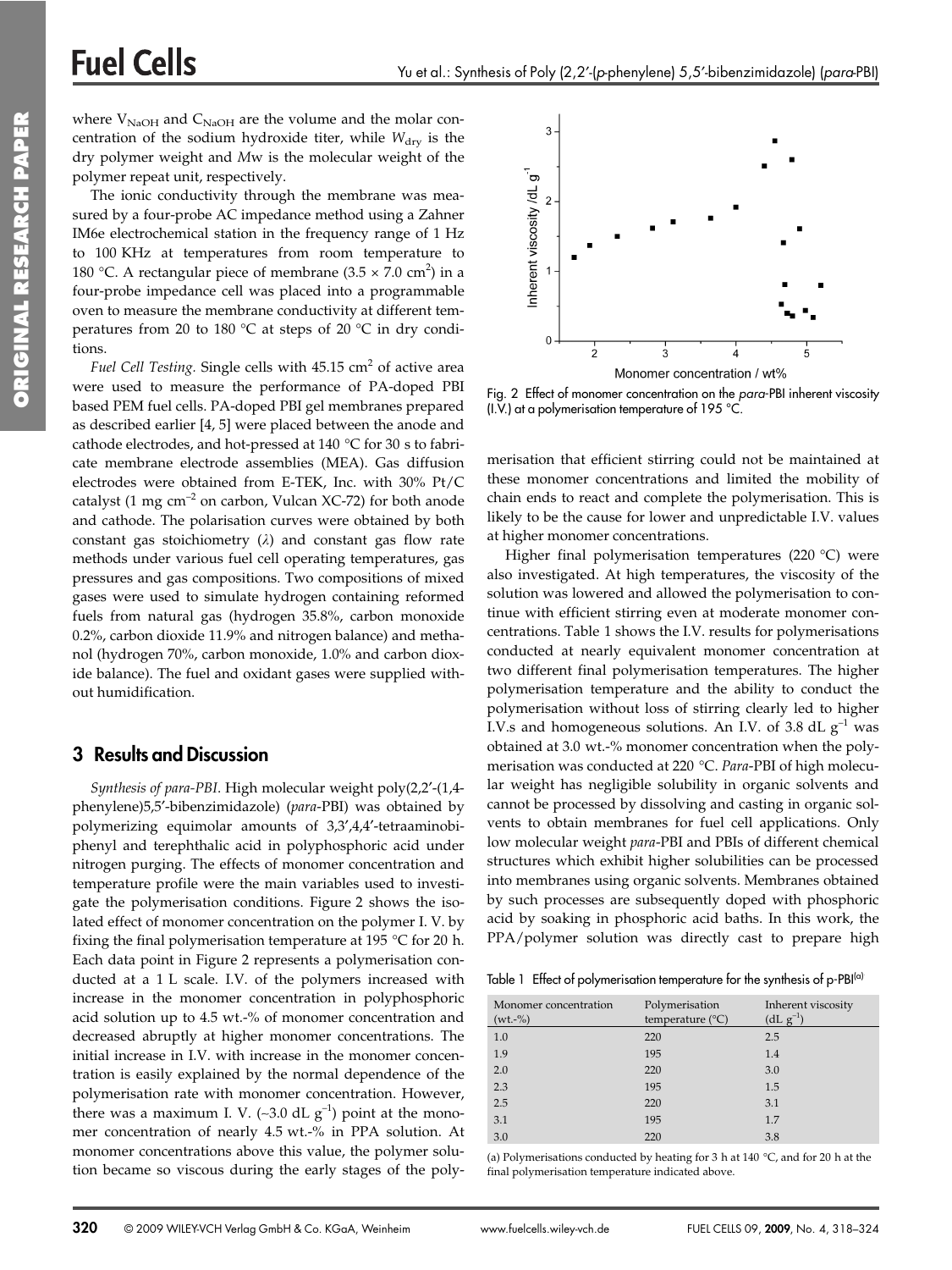PA-doped membranes by the PPA process as described earlier [4, 5]. After direct casting of the polymer solution onto glass plates, samples were placed in a controlled humidity chamber for 24 h. The PPA/polymer solution absorbed moisture from the environment, which led to PPA hydrolysis and the formation of PA *in situ*. The cast film was transformed into a gel membrane, and some water and PA were observed to drain from the film. The membrane composition was determined by titrating membrane pieces with 0.1 N NaOH solution when the membrane hydrolysis was conducted at 40% RH for more than 40 h. Figure 3 shows the effect of hydrolysis time after casting on the membrane composition. Water absorption and PPA hydrolysis occurred rapidly within the initial 4 h of exposure to a humidified environment. The membrane composition at 23.5 h after casting was 68.44 wt.-% of phosphoric acid, 25.00 wt.-% of water and 6.56 wt.-% of polymer. This corresponds to doping level of 31.8 moles of PA per mole of PBI repeat unit. For comparison, the maximum doping level reported in the literature by immersing the dry film in the PA solution was 13–16 moles of acid per polymer repeat unit for *meta*-PBI [22, 23]. The *para*-PBI membranes prepared by the PPA sol–gel method achieved high acid doping levels in this relatively simple process.

#### 3.1 para-PBI/PA Membrane Properties

*Ionic conductivity*. Figure 4 shows the ionic conductivity of the PA-doped *para*-PBI membrane at different temperatures. All the measurements were conducted without any environmental control except temperature. The ionic conductivity of the membrane was measured three times to analyse the effects of changes in the membrane composition (*via* water evaporation) during the heating process. The top curve (squares) in Figure 4 was the initial run, which measured the membrane conductivity without any pre-treatment. Thus, the membrane at this stage of testing contained phosphoric acid,



Fig. 3 The change in phosphoric acid doped para-PBI membrane composition (squares, phosphoric acid; circles, water; stars, para-PBI) with time when hydrolysed at 25 °C, 40% RH.



Fig. 4 Effects of temperature on ionic conductivity for PA-doped para-PBI membrane (squares, 1st run; circles, 2nd run; triangles, 3rd run).

water and polymer. Because the membrane contained a large amount of water, both the membrane composition and membrane dimensions changed during the test as the temperature was increased to 160 °C and water content decreased. In the first run, the conductivity increased with increase in temperature until approximately 80 °C. At temperatures of 80–100 °C, water began to be removed from the membrane and this effect dominated the conductivity behaviour. The conductivity-temperature curve showed a peak at 80 °C in the first conductivity measurement when a large amount of water was still present in the membrane. It should be noted that, initially, both water and PA contributed to the experimentally measured ionic conductivity. When the temperature was greater than 80–100 °C, the water loss continued and caused the conductivity to decrease. This phenomenon is the same as in all water dominated proton exchange membranes such as Nafion [24]. Water loss also caused dimensional changes. To obtain reliable data, the second and third membrane conductivity tests were performed using corrected sample dimensions. The sample dimensions and conductivity were identical in the second and third conductivity tests. In the second and third tests, after removal of the free water, the membrane conductivity increased uniformly with temperature. The conductivity,  $0.24$  S cm<sup>-1</sup> at 160 °C, is higher than previously published data, which is typically  $0.1-0.13$  S cm<sup>-1</sup> at 160 °C [25] for *meta*-PBI. This is mainly due to the high acid content in the gel membrane. However, previous NMR studies also showed that the membrane preparation process and resulting physical structure also significantly affect proton transport properties [26].

The long-term stability of the ionic conductivity was also evaluated by placing the membrane in the conductivity cell and heating quickly to 180 °C, followed by continued heating at this temperature while measuring the conductivity as a function of time. The results are shown in Figure 5 which shows both the temperature profile and conductivity measurements. The initial increase in the conductivity represents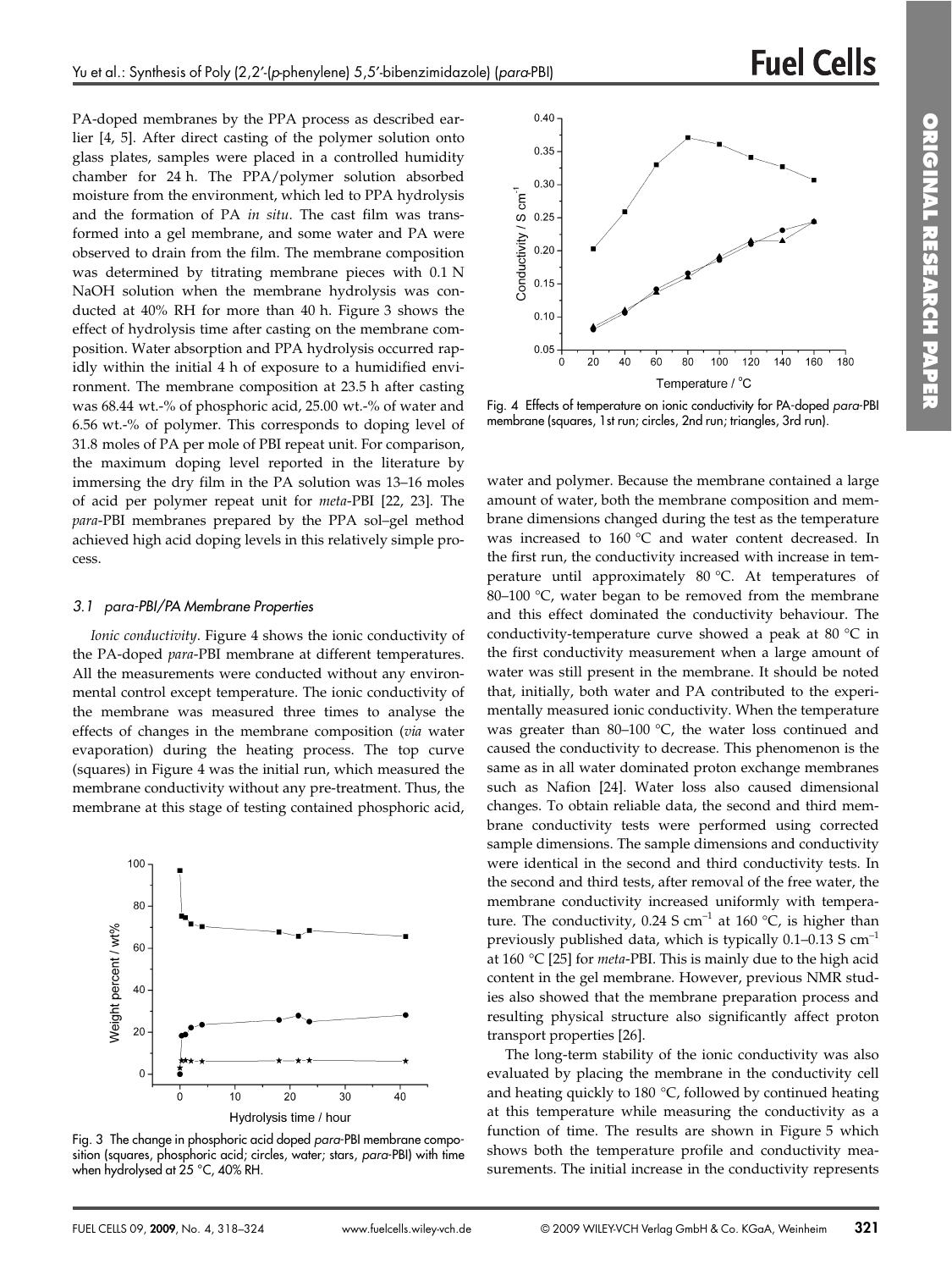# **Fuel Cells**



Fig. 5 Long-term conductivity measurements at 180 °C for para-PBI/PA membrane.

the effects of higher temperatures when both phosphoric acid and water were present in the film. As discussed previously, the water will be driven out the membrane at temperatures above approximately 80–100 °C and cause a decrease in conductivity which was observed dynamically in this study. A constant conductivity was observed after approximately 250 min. This suggests that the loss of additional water from the condensation of phosphoric acid molecules occurs early during the heating process, and thus the acid strength of the phosphoric acid remains relatively constant at constant temperature.

*Fuel Cell Testing*. Fuel cell testing of PA-doped PBI membranes was conducted using  $50 \text{ cm}^2$  single stack fuel cells (active area:  $45.15 \text{ cm}^2$ ) as described in the Experimental section. Fuel cells were operated with various conditions by changing the temperature of operation, gas composition and gas pressure. Unlike conventional low temperature perfluorosulphonic acid-based or hydrocarbon-based membrane fuel cells, *para*-PBI membrane based fuel cells prepared in this work were operated without any gas humidification. Figure 6 shows the fuel cell polarisation curves of *para*-PBI based fuel cells at different temperatures with hydrogen and air. The cell voltage at 0.2 A  $cm^{-2}$  increased from 0.606 V at 120 °C to 0.663 V at 180 °C. In most PEM fuel cells, water molecules play a critical role to transport protons from the anode side to the cathode side. As a result, they require gas humidification to prevent membrane dry out, and at temperatures higher than 100 °C, gas humidification systems become more complicated to pressurise the gases and maintain water vapour pressure. Figure 6 demonstrates that phosphoric acid doped *para*-PBI based membranes can be used up to 180 °C without gas humidification due to the involvement of phosphoric acid in the proton conduction mechanism. Theoretically, the reversible cell voltage of fuel cells decreases by  $0.27 \text{ mV}^{\circ}\text{C}^{-1}$ under standard conditions with  $H_2$  and  $O_2$  [24]. However, the empirical relationship between operating temperature and the fuel cell voltage gain  $(\Delta V_T)$  of PAFCs operating at a cur-



Fig. 6 Polarisation curves para-PBI membrane based fuel cells with hydrogen (**k** = 1.2)/air (**k** = 2.00) at different temperatures and at ambient pressure (1 atm, absolute) by constant stoic mode. (Squares: 120 °C, circles: 140 °C, triangles: 160 °C and stars: 180 °C). Open squares are data from reference [2] on PA doped m-PBI at 150 °C.

rent density of ~0.25 A cm<sup>-2</sup> with hydrogen and air in the temperature region of 180 °C  $\leq T \leq 250$  °C is given by

$$
\Delta V_{\rm T} = 1.15(T_2 - T_1) \rm mV
$$
 (2)

From the data in Figure 6, the dependence of the fuel cell voltage on operating temperature at  $0.2 \text{ A cm}^{-2}$  with hydrogen and air was estimated at 0.8–1.1 mV  $^{\circ}C^{-1}$ . Considering the differences in detailed operating conditions, this is in reasonably good agreement with values of the more thoroughly studied PAFC system (1.15 mV  $^{\circ}C^{-1}$ ). The effects of other gas mixtures on fuel cell voltage are shown in Figures 7 and 8.

One of the most important advantages of high temperature PEM fuel cells is the high tolerance to impurities in the fuel gas, especially carbon monoxide [27]. In this work, fuel cell



Fig. 7 Polarisation curves of para-PBI membrane based fuel cells with hydrogen/air and reformate/air at 180 °C under ambient pressure. [Squares: hydrogen/air, triangles: (reformate composition I,  $H_2$  70%, CO 1%,  $CO<sub>2</sub>$  balance)/air and circles: (reformate composition II, H<sub>2</sub> 35.8% CO 0.2%, CO<sub>2</sub> 11.9%, N<sub>2</sub> balance)/air by constant stoic mode, fuel  $(\lambda = 1.2)/\pi$  ( $\lambda = 2.0$ )].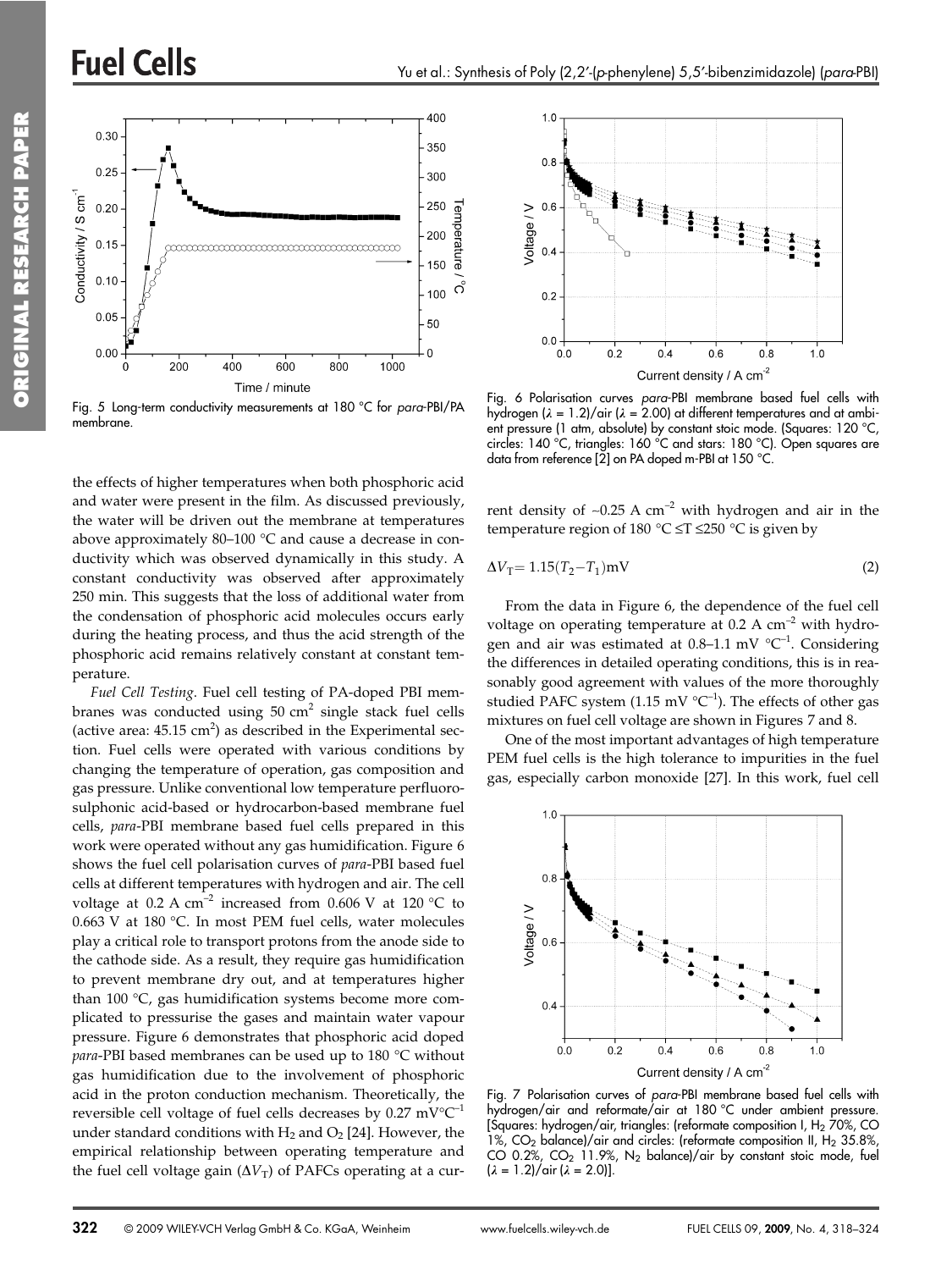

Fig. 8 Polarisation curves of para-PBI membrane based fuel cells with hydrogen (**k** = 1.2)/oxygen (**k** = 2.00) at different temperatures under ambient pressure by constant stoic mode. (Squares: 120 °C, circles: 140 °C, triangles: 160 °C and stars: 180 °C).

performance was measured with three types of fuel gases: pure hydrogen and two different compositions of reformate (composition I (H<sub>2</sub> 70.0%, CO 1.0% and CO<sub>2</sub> balance) and composition II (H<sub>2</sub> 35.8%, CO 0.2%, CO<sub>2</sub> 11.9% and N<sub>2</sub> balance)). Figure 7 shows the polarisation curves at 180 °C with the different fuel gases. As compared to pure hydrogen, the fuel cell voltage at 0.2 A  $cm^{-2}$  decreased 24 mV when the gas was switched to composition I and 42 mV when the gas was switched to composition II. These decreases result from both fuel dilution and carbon monoxide (CO) poisoning of the Pt catalyst. Nonetheless, the cells were able to operate reliably on both gas compositions which mimic methanol (composition I) and natural gas (composition II) reformates. When the cell temperature was decreased to 80 °C, the fuel cell voltage at 0.2 A  $\text{cm}^{-2}$  quickly dropped to 0 V with both gases. A traditional low temperature PEM fuel cannot operate using fuels with CO concentrations of 0.2% because small amounts of carbon monoxide (5–50 ppm) poison the catalyst at the normal operating temperature (∼80 °C). The oxidant composition will also affect the cathode and overall fuel cell performance. In our experiments, air and pure oxygen were used as oxidants. Because air contains approximately 21% of oxygen, the cell performance was improved due to the increase in oxygen partial pressure when oxygen was used instead of air. The fuel cell voltage gain measured when switching from air to oxygen was in the range of 54–76 mV at 0.2 A  $cm^{-2}$  as shown in Figure 8. The empirical value of the oxygen gain (191  $^{\circ}C$ , 0.3 A cm<sup>-2</sup>, 1 atm) for PAFCs was ~60 mV [24]. Thus, despite the difference in operating conditions, the relationship between fuel cell voltage gain and the oxygen partial pressure was in reasonable agreement with that of PAFCs.

Figure 9 shows fuel cell performance of *para*-PBI membranes operating at different pressures at 160 °C. Gases were supplied using a constant flow rate mode due to the equipment limitation for pressurised gas operation. Gas flow rates were 415 mL min<sup>-1</sup> for H<sub>2</sub> and 1,655 mL min<sup>-1</sup> for air, which



Fig. 9 Polarisation curves of para-PBI membrane based fuel cells with hydrogen (415 mL min<sup>-1</sup>)/air (1,655 mL min<sup>-1</sup>) at 160 °C under different gas pressure. (Filled squares,1 atm; filled circles, 1.5 atm; filled triangles, 2 atm; filled stars, 2.5 atm; and unfilled squares, 3 atm; absolute pressures).

correspond to flow rates of H<sub>2</sub> ( $\lambda$  = 1.2) and air ( $\lambda$  = 2.0) at 1.1 A  $cm^{-2}$ . When the voltage gain at constant temperature is expressed as follows

$$
\Delta V_{\text{gain}} = C \log \left( \frac{P_2}{P_1} \right) \tag{3}
$$

the experimentally determined *C* value for a phosphoric acid fuel cell was 146 mV in the temperature range of  $177 \text{ °C} < T < 218 \text{ °C}$  and pressure range of 1 atm  $P <$  P < 10 atm. *C* values calculated from Figure 9 at 180 °C, 0.2 A  $cm^{-2}$  were 176–198 mV, which means there was a greater effect of cell pressure on voltage for the *para*-PBI based fuel cells operated at 160 °C than phosphoric acid based fuel cells.

Fuel cell lifetime is one of the primary concerns in the fuel cell field as the technology progresses from the lab to real world application. For some applications, stable long-term operation under low relative humidity conditions is desirable. Our previous work on *para*-PBI membranes fabricated from the PPA process demonstrated that long-term operation for a phosphoric acid doped PBI based fuel cell at 160 °C under a variety of simulated real world environments was possible with low degradation rates and low phosphoric acid loss rates [5, 28]. Thus, it appears that PBI membrane fuel cells can be operated at a wide range of temperatures (100–200 °C) and operating conditions and could be applicable in many applications.

#### 4 Summary and Conclusions

A thorough investigation of the polymerisation conditions for *para*-PBI was conducted. Despite the historical reports on the low solubility of *para*-PBI, the investigation of the polymerisation conditions in PPA produced high molecular